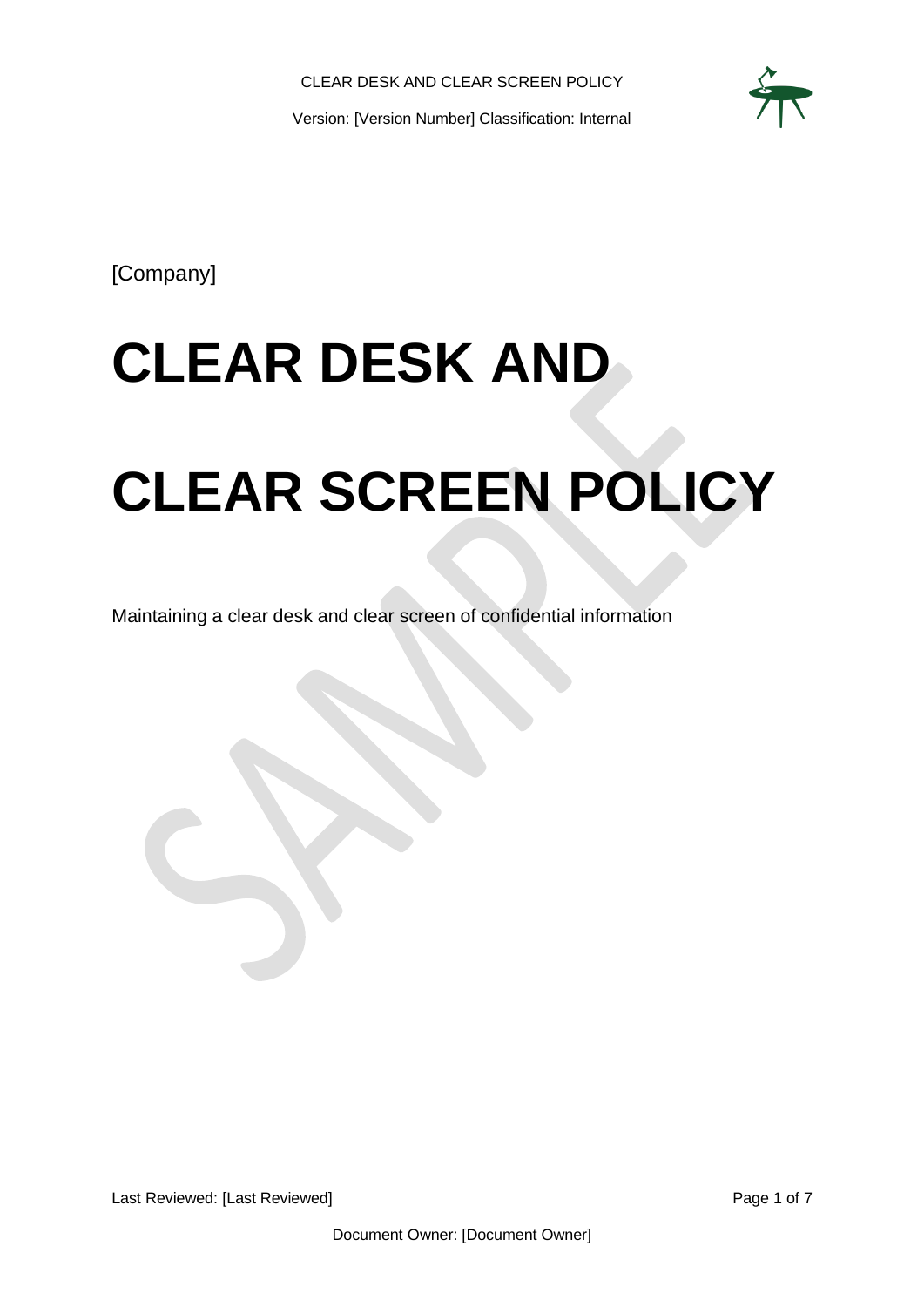## **Document Version Control**

<span id="page-1-0"></span>

|     | <b>Last Modified</b> | <b>Last Modified By</b> | <b>Document Changes</b> |
|-----|----------------------|-------------------------|-------------------------|
| 0.1 | [DATE]               |                         | Document first created  |
|     |                      |                         |                         |
|     |                      |                         |                         |
|     |                      |                         |                         |
|     |                      |                         |                         |
|     |                      |                         |                         |
|     |                      |                         |                         |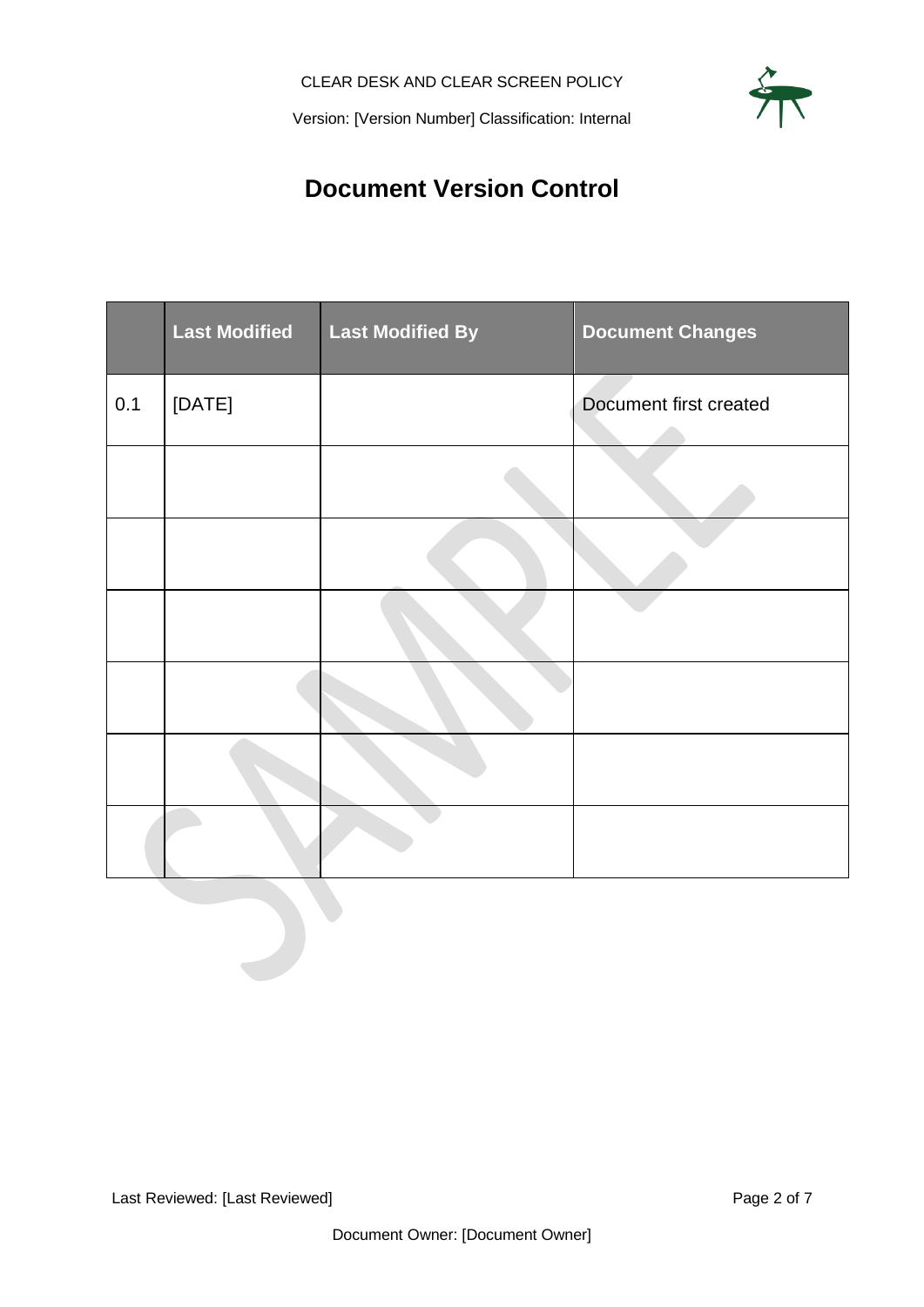## **Document Contents Page**

<span id="page-2-0"></span>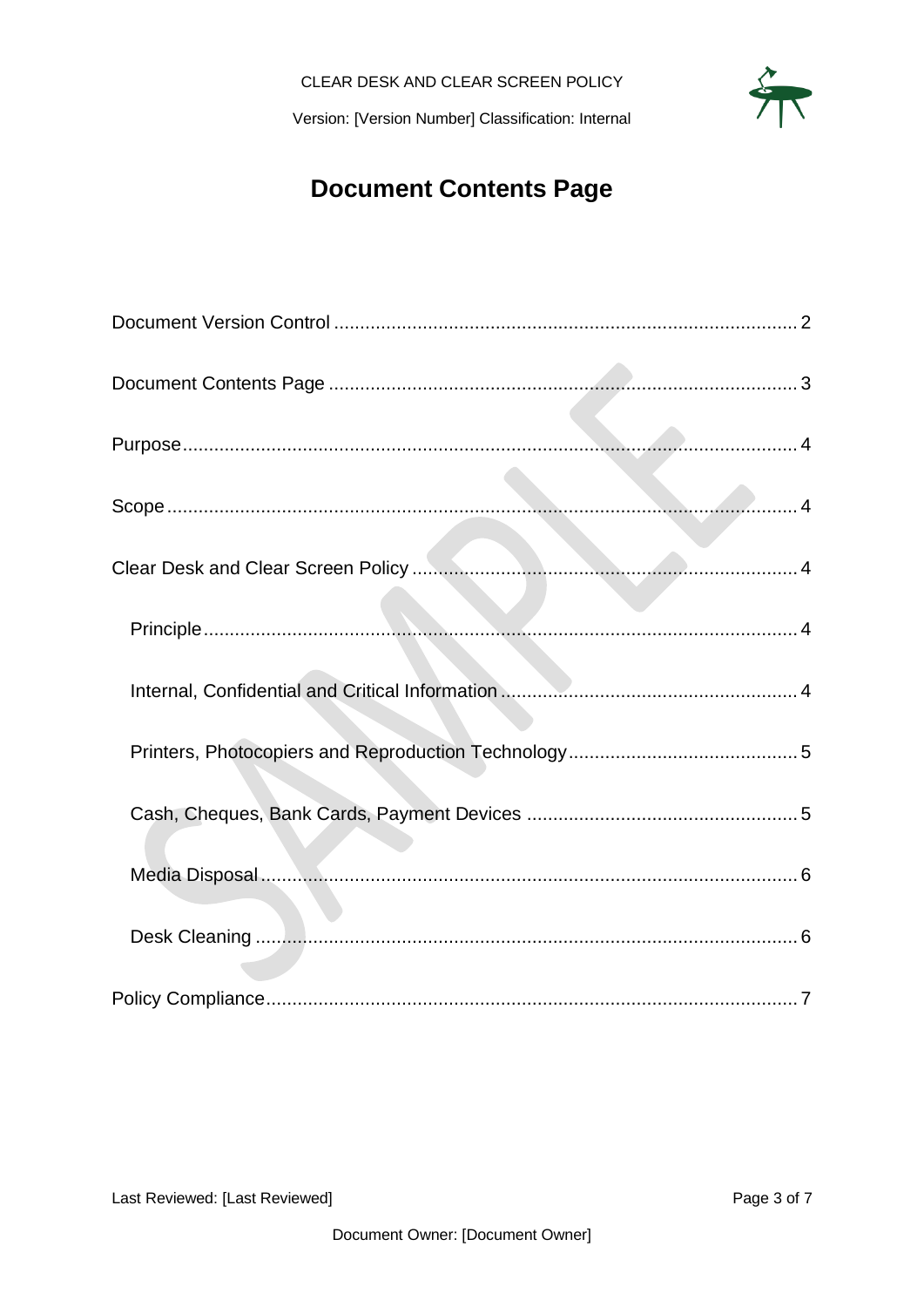

## <span id="page-3-0"></span>**Purpose**

The purpose of this policy is to reduces the risks of unauthorized access, loss of and damage to information during and outside normal working hours.

## <span id="page-3-1"></span>**Scope**



## <span id="page-3-2"></span>**Clear Desk and Clear Screen Policy**

### <span id="page-3-3"></span>**Principle**

Clear desk and clear screen are ensuring that resources of value and confidential information are secured from unauthorised access, loss, or damage when not in use.

#### <span id="page-3-4"></span>**Internal, Confidential and Critical Information**

Last Reviewed: [Last Reviewed] example 2012 12:33 and 2012 12:34 and 2012 12:34 and 2012 12:34 and 2012 12:34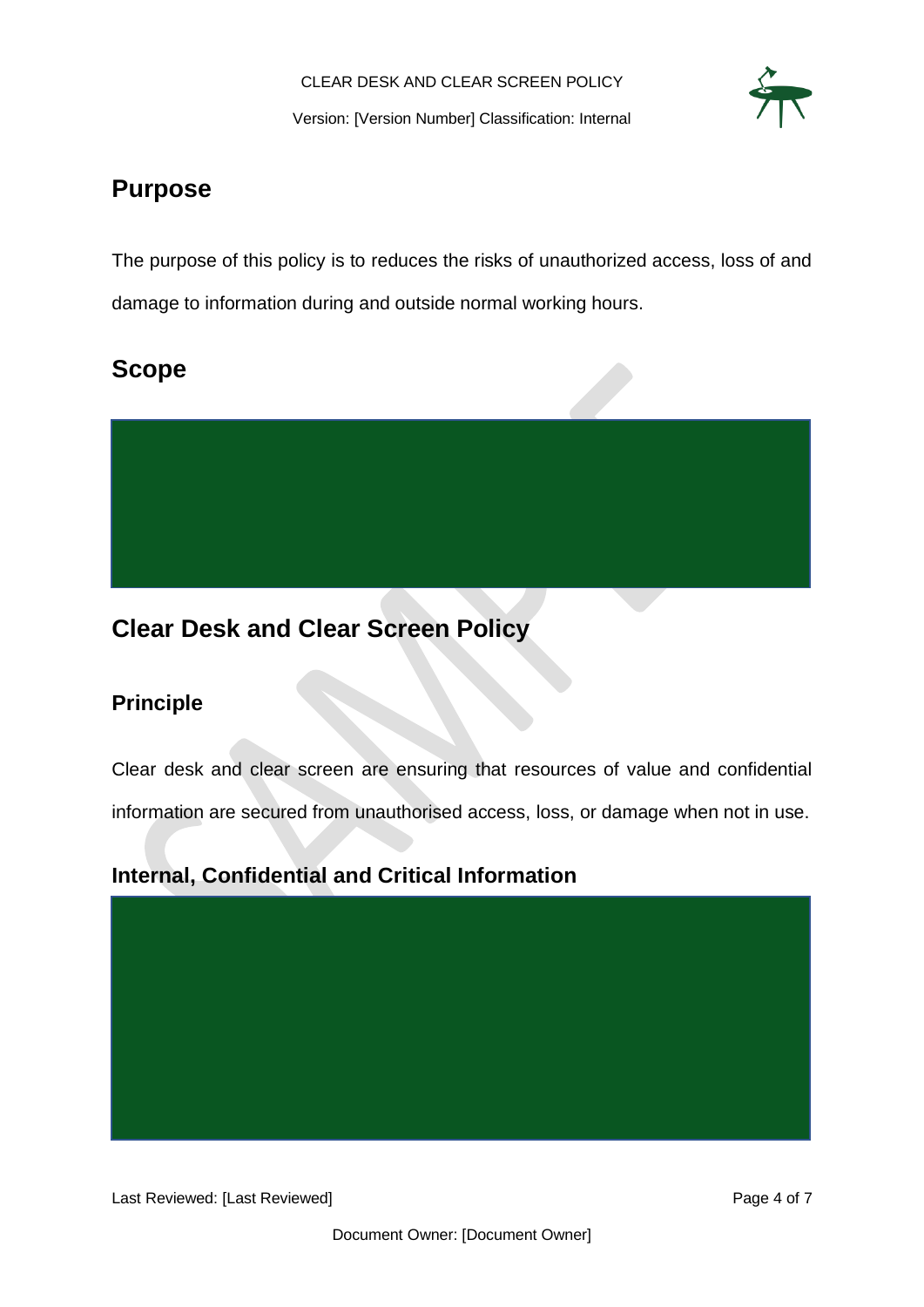CLEAR DESK AND CLEAR SCREEN POLICY



Version: [Version Number] Classification: Internal



<span id="page-4-0"></span>**Printers, Photocopiers and Reproduction Technology**

<span id="page-4-1"></span>**Cash, Cheques, Bank Cards, Payment Devices**



Last Reviewed: [Last Reviewed] example 2014 12:30 and 2015 12:30 Page 5 of 7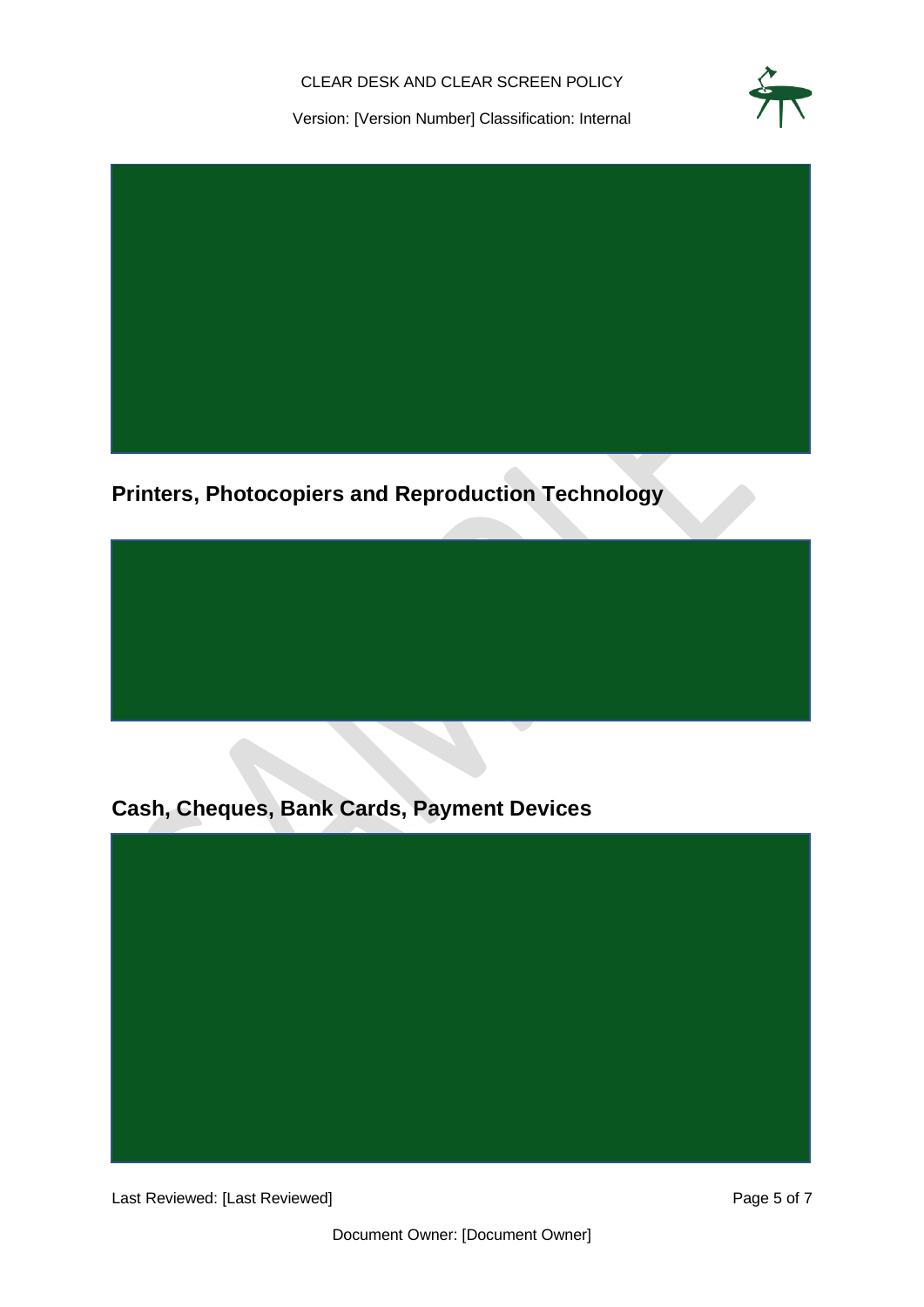

## <span id="page-5-0"></span>**Media Disposal**

<span id="page-5-1"></span>**Desk Cleaning**